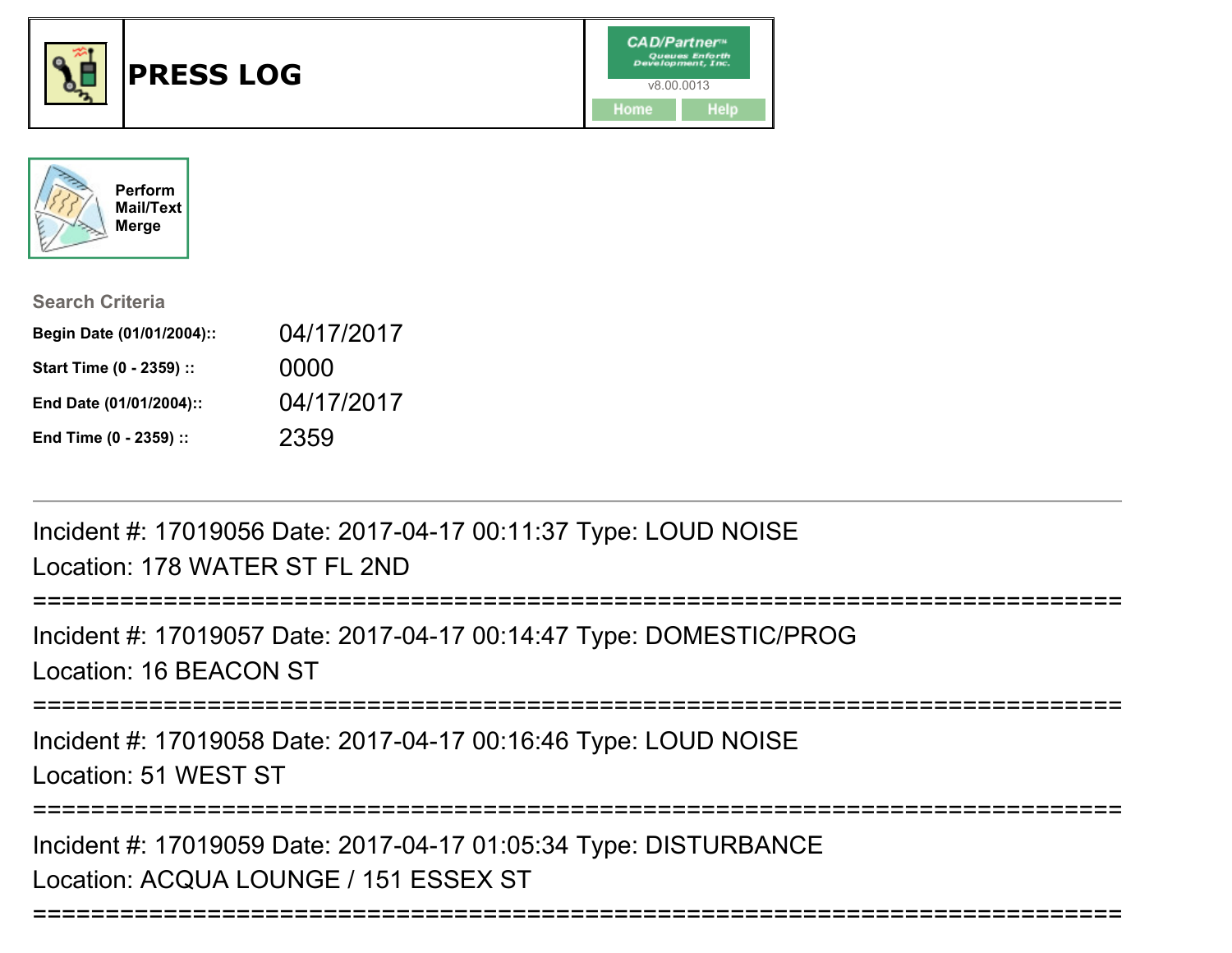Incident #: 17019060 Date: 2017-04-17 01:07:17 Type: NOISE ORDLocation: 272 E HAVERHILL ST #18===========================================================================Incident #: 17019061 Date: 2017-04-17 01:09:23 Type: ASSSIT OTHER PDLocation: 291 HIGH ST===========================================================================Incident #: 17019062 Date: 2017-04-17 01:24:13 Type: DISTURBANCELocation: 65 TEWKSBURY ST===========================================================================Incident #: 17019063 Date: 2017-04-17 01:40:36 Type: BUILDING CHKLocation: 389 BROADWAY===========================================================================Incident #: 17019064 Date: 2017-04-17 01:42:39 Type: M/V STOPLocation: SEVEN ELEVEN / 370 BROADWAY===========================================================================Incident #: 17019065 Date: 2017-04-17 01:44:50 Type: M/V STOPLocation: 205 BROADWAY===========================================================================Incident #: 17019066 Date: 2017-04-17 01:47:33 Type: M/V STOPLocation: BUNKERHILL ST & LAWRENCE ST ===========================================================================Incident #: 17019067 Date: 2017-04-17 01:51:30 Type: LOUD NOISELocation: SEVEN ELEVEN / 370 BROADWAY**================** Incident #: 17019068 Date: 2017-04-17 01:53:09 Type: UNWANTEDGUEST

Location: 54 BOWDOIN ST FL 2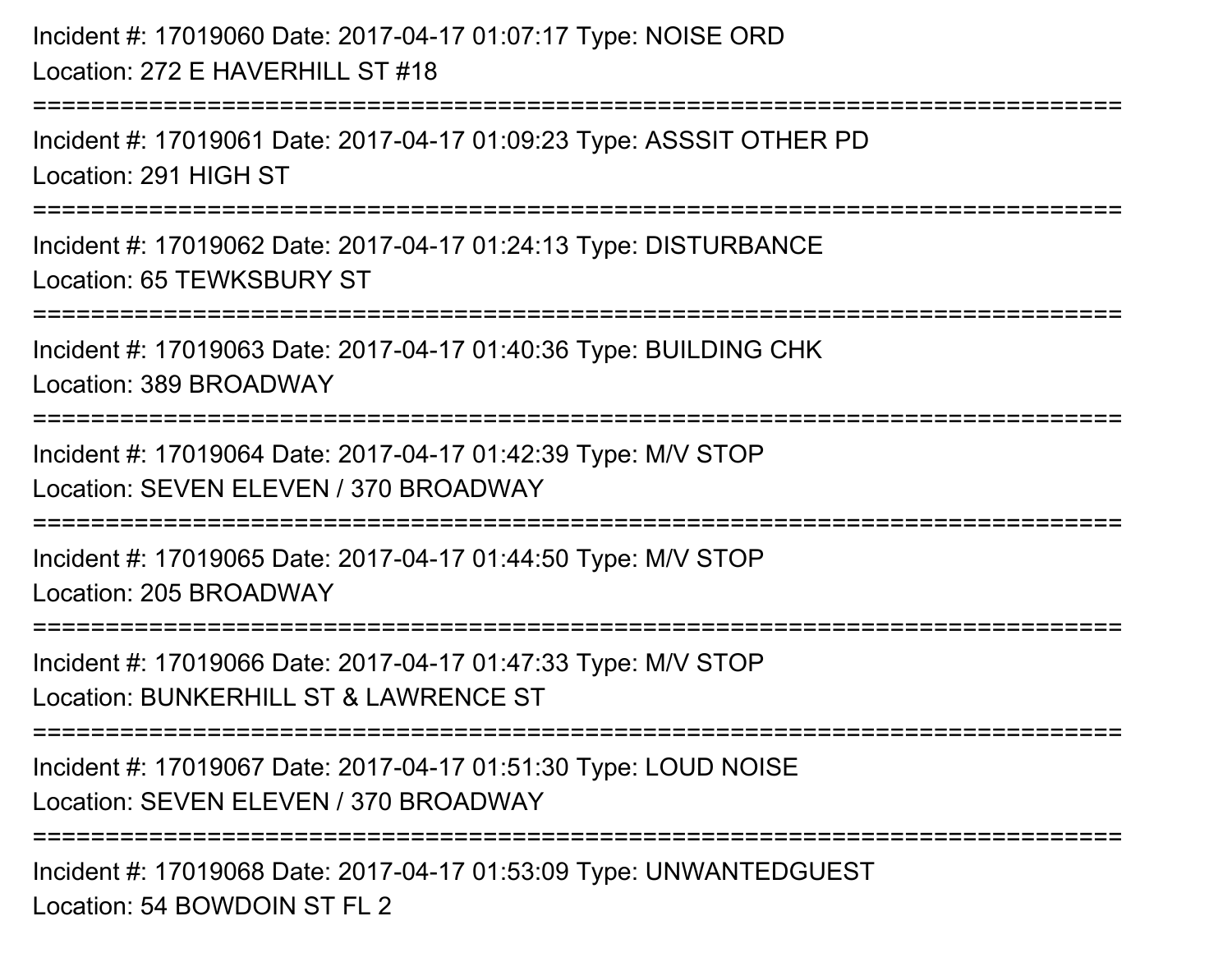Incident #: 17019070 Date: 2017-04-17 01:57:48 Type: M/V STOPLocation: ESSEX ST & JACKSON ST

===========================================================================

===========================================================================

Incident #: 17019072 Date: 2017-04-17 01:59:31 Type: DISTURBANCELocation: LAUNDRY MAT / 608 ESSEX ST

===========================================================================

Incident #: 17019071 Date: 2017-04-17 01:59:33 Type: M/V STOPLocation: LAWRENCE ST & PARK ST

===========================================================================

Incident #: 17019073 Date: 2017-04-17 02:02:52 Type: M/V STOPLocation: LEBANON ST & WHITE ST

===========================================================================

Incident #: 17019074 Date: 2017-04-17 02:07:27 Type: LOUD NOISE

Location: 290 JACKSON ST #FRONT FL 1

===========================================================================

Incident #: 17019075 Date: 2017-04-17 02:24:42 Type: NOISE ORDLocation: 19 BIGELOW ST FL 2

===========================================================================

Incident #: 17019077 Date: 2017-04-17 02:24:44 Type: M/V STOP

Location: S UNION ST & WINTHROP AV

 $\mathcal{L}$   $\mathcal{L}$   $\mathcal{L}$   $\mathcal{L}$   $\mathcal{L}$   $\mathcal{L}$   $\mathcal{L}$   $\mathcal{L}$   $\mathcal{L}$   $\mathcal{L}$   $\mathcal{L}$   $\mathcal{L}$   $\mathcal{L}$   $\mathcal{L}$   $\mathcal{L}$   $\mathcal{L}$   $\mathcal{L}$   $\mathcal{L}$   $\mathcal{L}$   $\mathcal{L}$   $\mathcal{L}$   $\mathcal{L}$   $\mathcal{L}$   $\mathcal{L}$   $\mathcal{$ 

===========================================================================

Incident #: 17019076 Date: 2017-04-17 02:25:31 Type: M/V STOP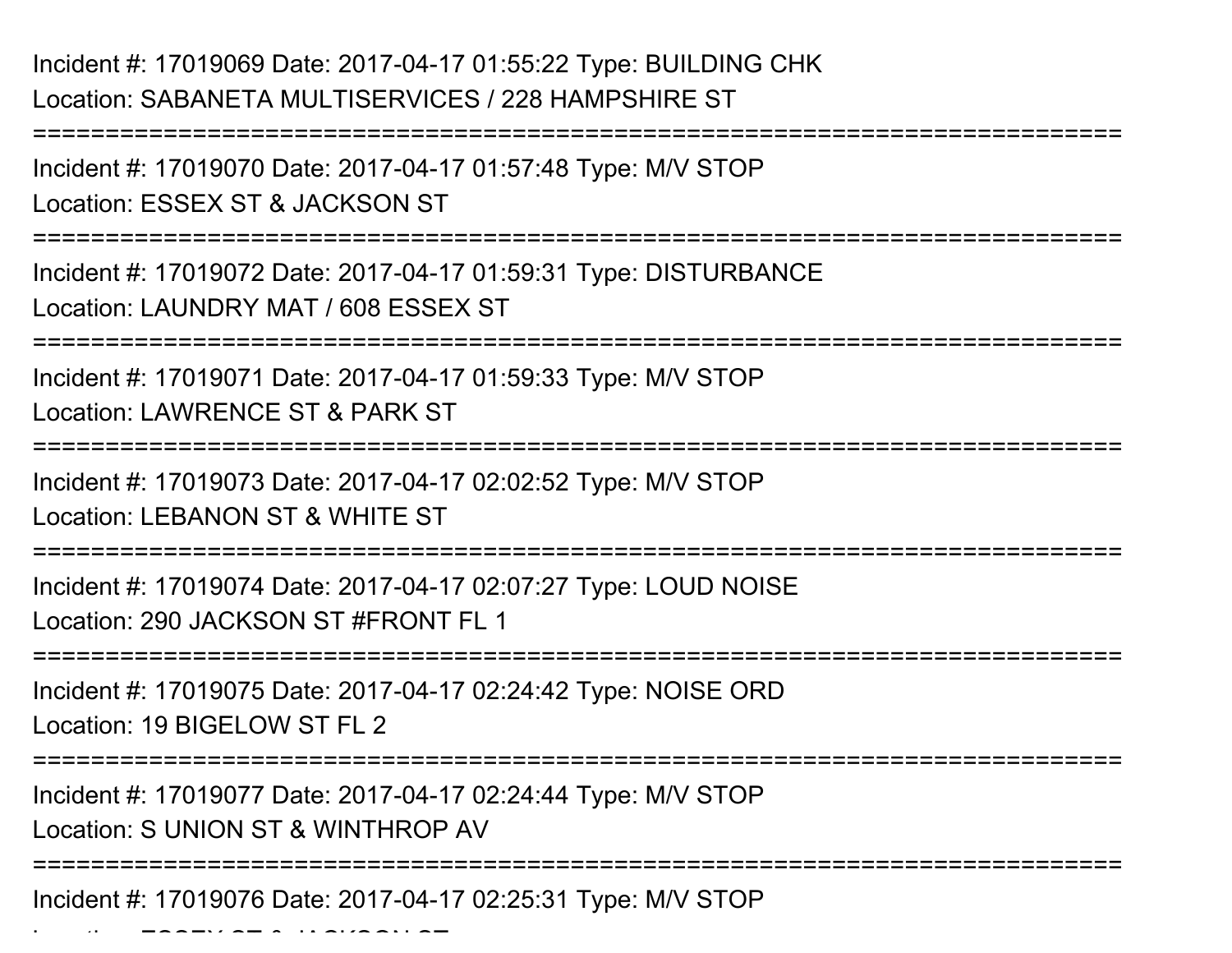===========================================================================

Incident #: 17019078 Date: 2017-04-17 02:28:09 Type: UNWANTEDGUESTLocation: 77 S UNION ST #20

===========================================================================

Incident #: 17019079 Date: 2017-04-17 02:29:00 Type: M/V STOPLocation: CENTRAL BRIDGE

===========================================================================

Incident #: 17019080 Date: 2017-04-17 02:37:01 Type: M/V STOPLocation: AMESBURY ST & HAVERHILL ST

===========================================================================

Incident #: 17019082 Date: 2017-04-17 02:42:09 Type: M/V STOPLocation: RIVER FRONT PARK / BIGFI OW ST

===========================================================================

Incident #: 17019081 Date: 2017-04-17 02:42:58 Type: M/V STOP

Location: AMESBURY ST & ESSEX ST

===========================================================================

Incident #: 17019083 Date: 2017-04-17 02:44:26 Type: M/V STOP

Location: APPLETON ST & ESSEX ST

===========================================================================

Incident #: 17019084 Date: 2017-04-17 02:45:13 Type: LOUD NOISELocation: HAFFNERS / PARKER ST & SPRINGFIELD ST

===========================================================================

===========================================================================

Incident #: 17019085 Date: 2017-04-17 02:51:03 Type: M/V STOP

Location: 370 BROADWAY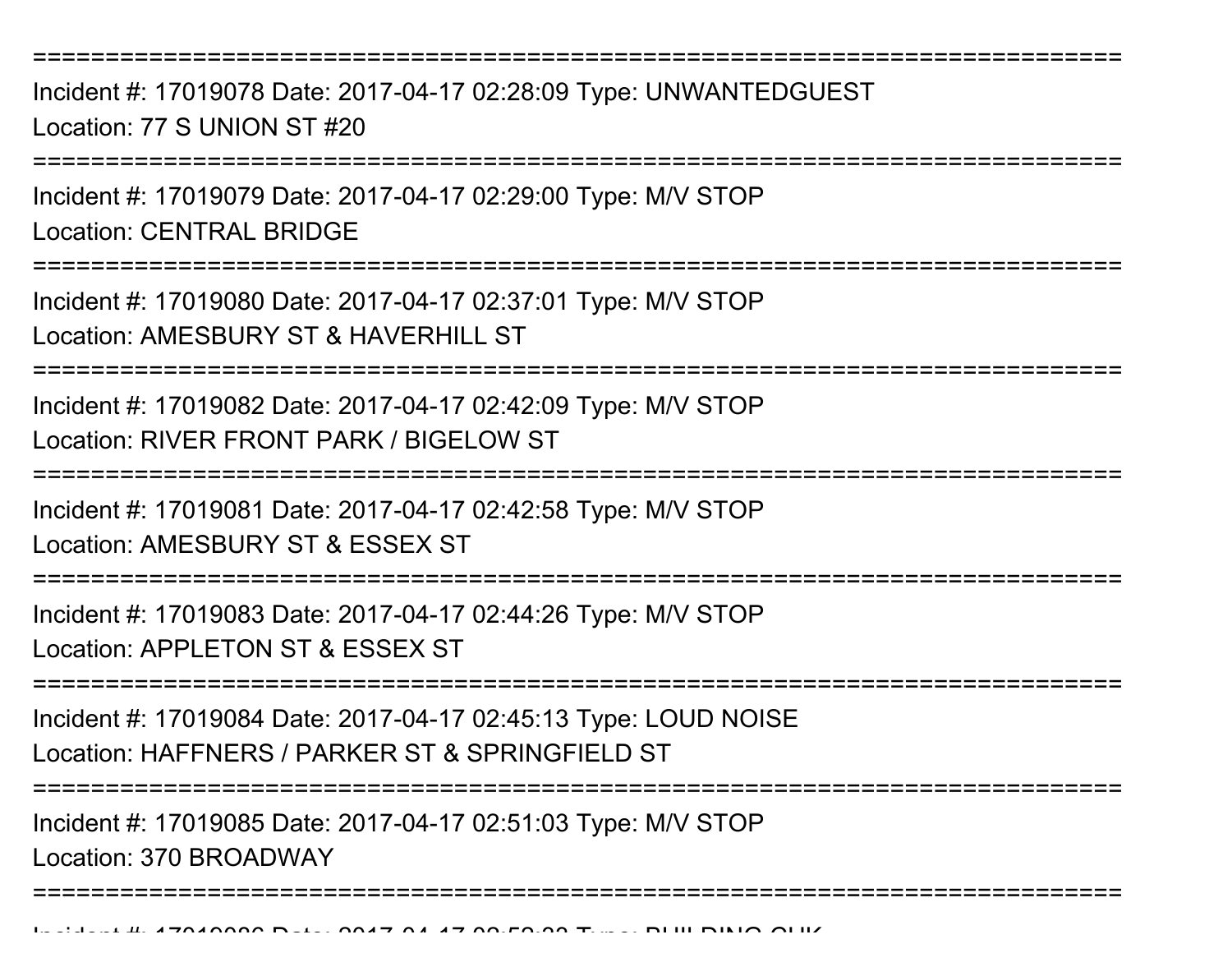Location: BROADWAY LIQUORS / 434 BROADWAY===========================================================================Incident #: 17019087 Date: 2017-04-17 02:55:43 Type: M/V STOPLocation: CENTRAL BRIDGE===========================================================================Incident #: 17019088 Date: 2017-04-17 02:57:45 Type: M/V STOPLocation: HANLON CT & WEST ST===========================================================================Incident #: 17019089 Date: 2017-04-17 02:59:47 Type: M/V STOPLocation: TOW / FSSEX ST & FRANKLIN ST ===========================================================================Incident #: 17019090 Date: 2017-04-17 03:02:07 Type: M/V STOPLocation: BERKELEY ST & BRUCE ST===========================================================================Incident #: 17019091 Date: 2017-04-17 03:05:00 Type: M/V STOPLocation: BRUCE ST & CORNISH ST===========================================================================Incident #: 17019092 Date: 2017-04-17 03:05:16 Type: BUILDING CHKLocation: GENERAL AUTO SUPPLY / 420 HAVERHILL ST===========================================================================Incident #: 17019093 Date: 2017-04-17 03:07:54 Type: M/V STOPLocation: E HAVERHILL ST & MARSTON ST ===========================================================================Incident #: 17019094 Date: 2017-04-17 03:13:55 Type: M/V STOPLocation: ANDOVER ST & S UNION ST

===========================================================================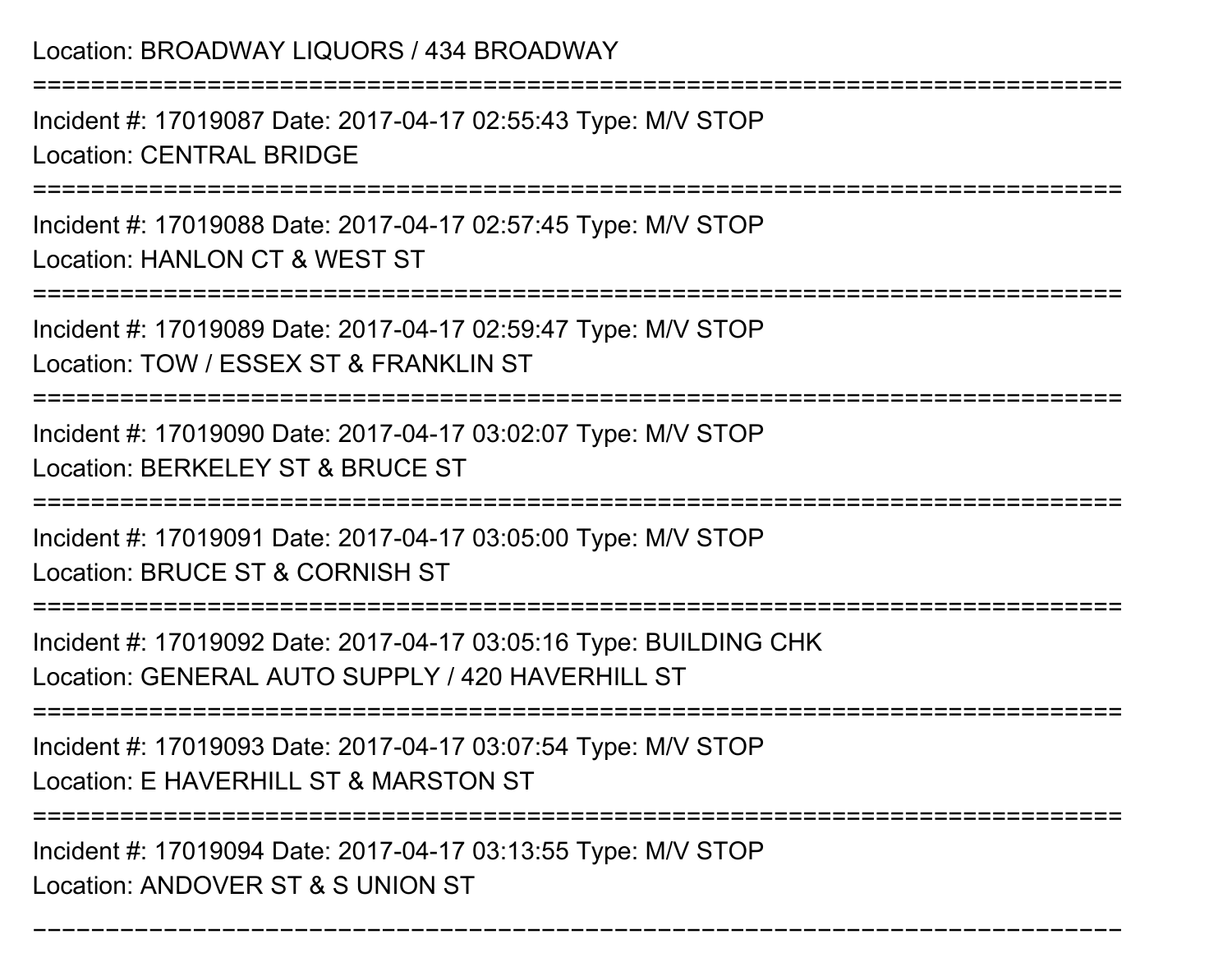Incident #: 17019095 Date: 2017-04-17 03:15:42 Type: M/V STOPLocation: BAILEY ST & FOSTER ST

Incident #: 17019096 Date: 2017-04-17 03:16:33 Type: M/V STOPLocation: ESSEX ST & LAWRENCE ST

===========================================================================

===========================================================================

Incident #: 17019097 Date: 2017-04-17 03:30:21 Type: INVESTIGATIONLocation: 272 LAWRENCE ST

===========================================================================

Incident #: 17019099 Date: 2017-04-17 03:38:40 Type: BUILDING CHKLocation: 155 ARLINGTON ST

==================================

Incident #: 17019098 Date: 2017-04-17 03:38:51 Type: M/V STOP

Location: 114 & 495

===========================================================================

Incident #: 17019100 Date: 2017-04-17 03:40:01 Type: M/V STOP

Location: ANDOVER ST & BEACON ST

===========================================================================

Incident #: 17019101 Date: 2017-04-17 03:47:41 Type: BUILDING CHKLocation: 29 BARKER ST

===========================================================================

Incident #: 17019102 Date: 2017-04-17 03:55:46 Type: BUILDING CHKLocation: SUPERIOR CLEANERS / 37 ESSEX ST

===========================================================================

Incident #: 17019103 Date: 2017-04-17 04:09:23 Type: A&B PROGLocation: EL GUSTASO / 296 BROADWAY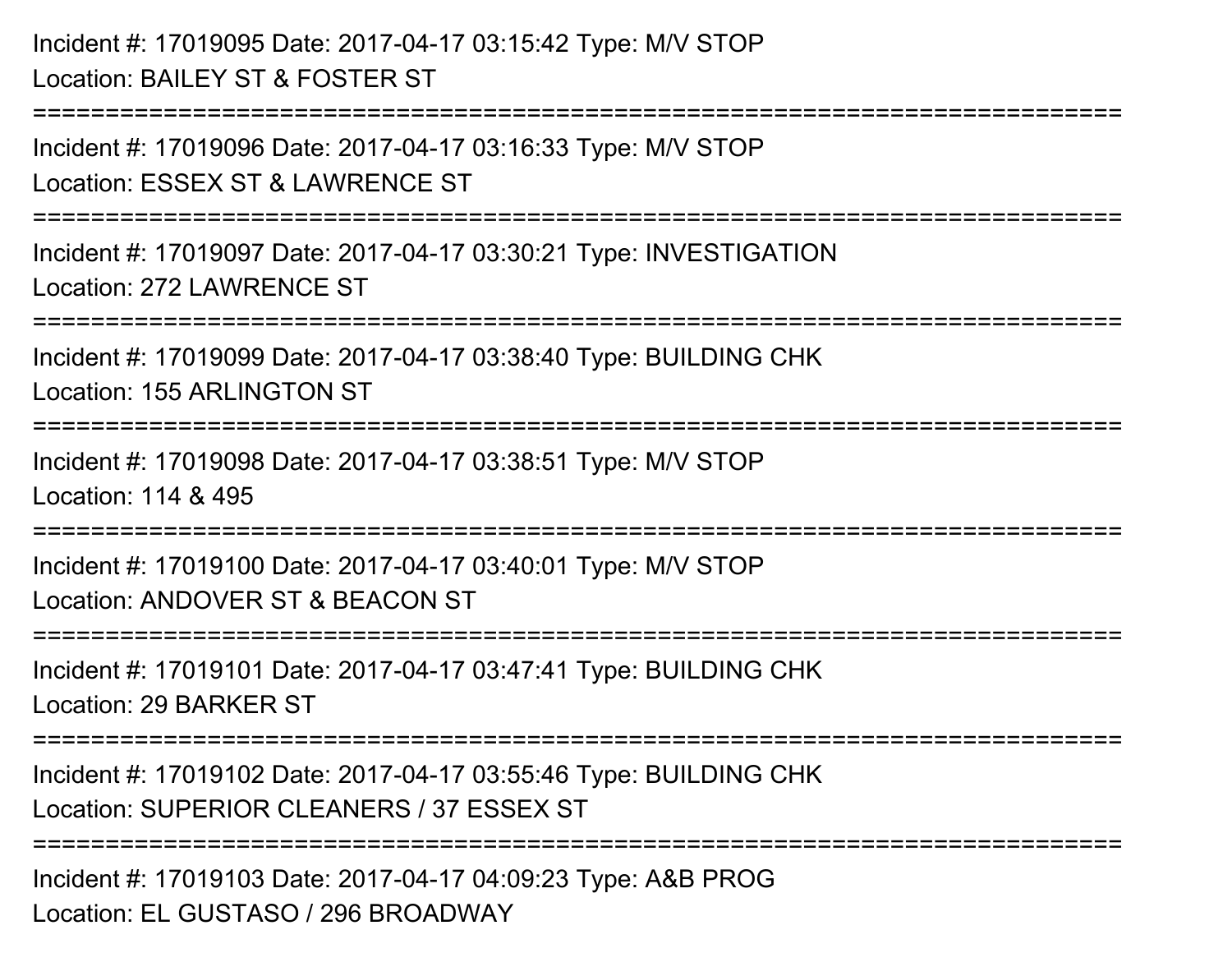Incident #: 17019105 Date: 2017-04-17 04:32:42 Type: MISSING PERSLocation: 5 SUMMER ST #C

===========================================================================

===========================================================================

Incident #: 17019104 Date: 2017-04-17 04:32:54 Type: BUILDING CHKLocation: SEVEN ELEVEN / 370 BROADWAY

===========================================================================

Incident #: 17019106 Date: 2017-04-17 04:52:25 Type: MISSING PERSLocation: 5 SUMMER ST

===========================================================================

Incident #: 17019107 Date: 2017-04-17 05:01:02 Type: MISSING PERSLocation: 143 MAY ST

===========================================================================

Incident #: 17019108 Date: 2017-04-17 05:41:20 Type: FIRE/MV

Location: TOW / 26 CHESTER ST

===========================================================================

Incident #: 17019109 Date: 2017-04-17 06:18:55 Type: GENERAL SERVLocation: JACKSON LUMBER CO. / 215 MARKET ST

===========================================================================

Incident #: 17019110 Date: 2017-04-17 07:02:58 Type: DRUG OVERDOSELocation: WEST ST PARK / null

===========================================================================

Incident #: 17019111 Date: 2017-04-17 07:11:47 Type: UNWANTEDGUESTLocation: SEVEN ELEVEN / 370 BROADWAY

===========================================================================

Incident #: 17019112 Date: 2017-04-17 07:37:20 Type: ALARM/BURG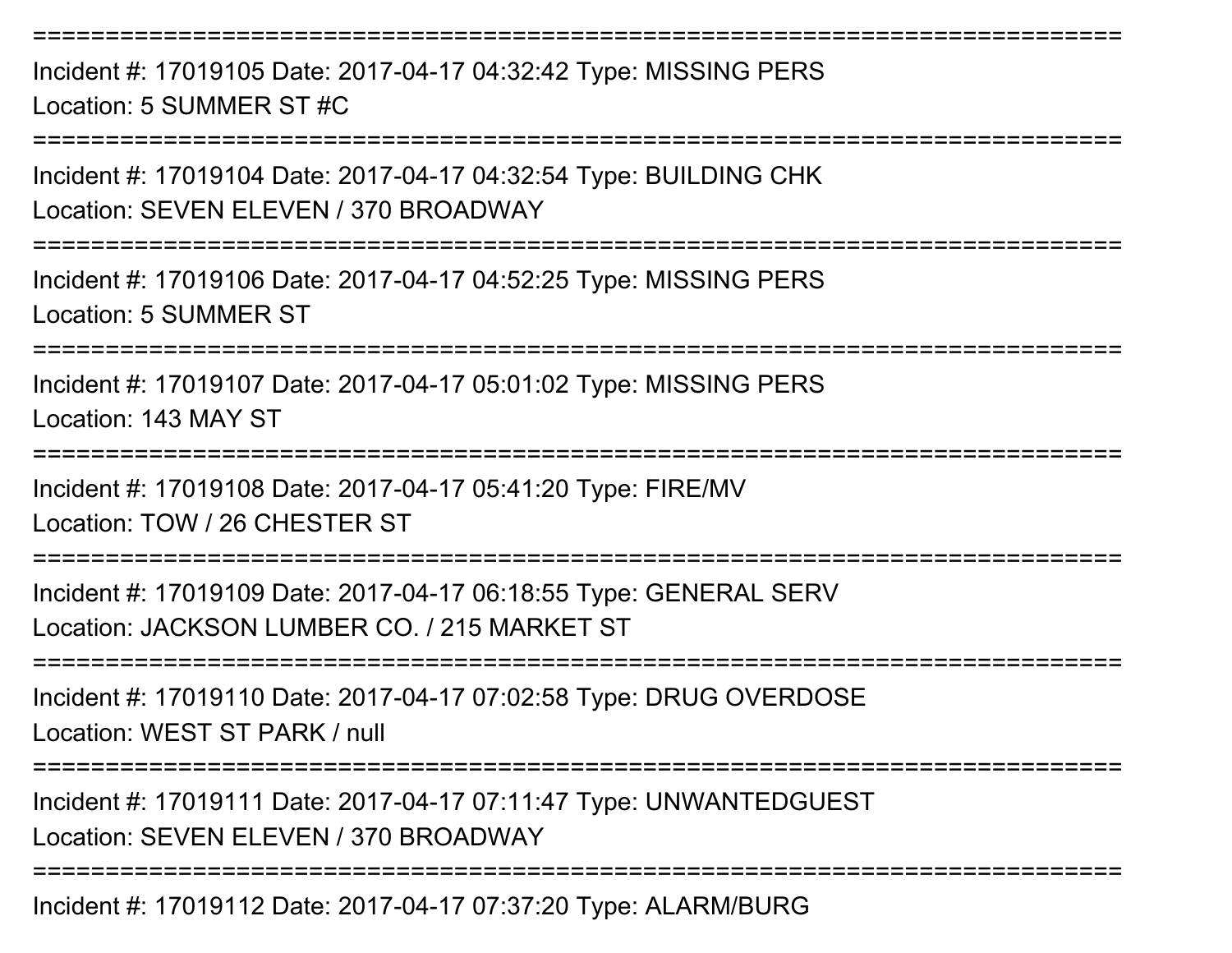Incident #: 17019113 Date: 2017-04-17 07:39:08 Type: DETAILLocation: BENNINGTON ST & MYRTLE ST

===========================================================================

===========================================================================

Incident #: 17019114 Date: 2017-04-17 07:48:09 Type: AUTO ACC/NO PILocation: MYRTLE ST & SARATOGA ST

===========================================================================

Incident #: 17019115 Date: 2017-04-17 07:50:03 Type: ALARMS

Location: CITY HALL / 200 COMMON ST

===========================================================================

Incident #: 17019116 Date: 2017-04-17 08:04:47 Type: B&E/ATTEMPYLocation: HELFRICH BROTHERS BOILER WKS / 39 MERRIMACK ST

===========================================================================

Incident #: 17019117 Date: 2017-04-17 08:06:42 Type: DISORDERLYLocation: 48 CAMBRIDGE ST

===========================================================================

Incident #: 17019118 Date: 2017-04-17 08:31:59 Type: ALARMS

Location: OUR HOUSE / 168 NEWBURY ST

Incident #: 17019121 Date: 2017

===========================================================================

Incident #: 17019119 Date: 2017-04-17 08:35:43 Type: MV/BLOCKINGLocation: TOW / 101 FOSTER ST

===========================================================================

Incident #: 17019120 Date: 2017-04-17 09:06:07 Type: CK WELL BEINGLocation: 48 FAIRMONT ST #1

===========================================================================

<sup>04</sup> 17 09:17:42 Type: CK WELL BEING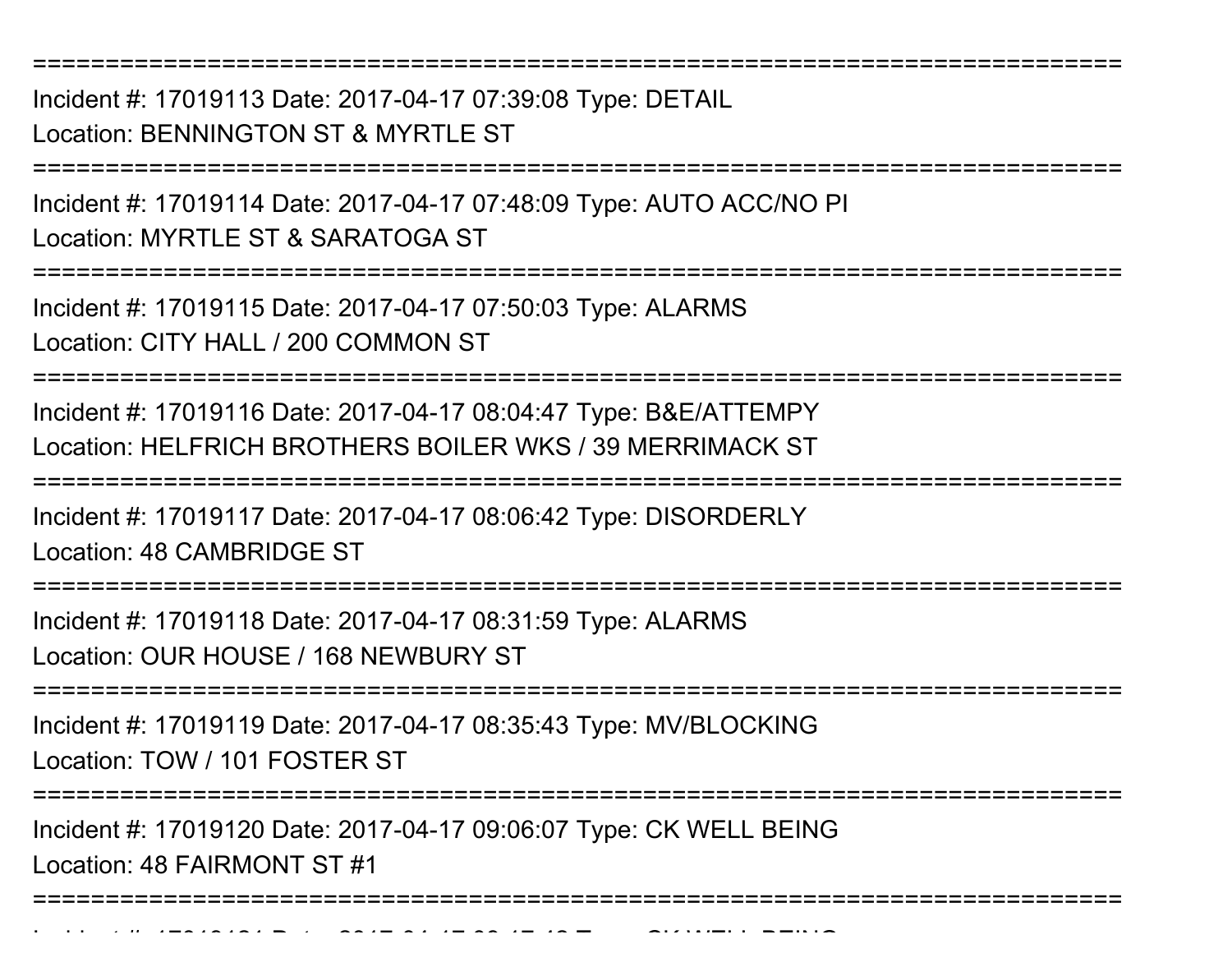## Location: 205 BROADWAY

Incident #: 17019122 Date: 2017-04-17 09:45:05 Type: AUTO ACC/NO PILocation: 333 ESSEX ST

===========================================================================

===========================================================================

Incident #: 17019123 Date: 2017-04-17 09:45:23 Type: AUTO ACC/NO PILocation: 333 ESSEX ST

===========================================================================

Incident #: 17019124 Date: 2017-04-17 09:53:28 Type: M/V STOPLocation: BROADWAY & HAVERHILL ST

===========================================================================

Incident #: 17019125 Date: 2017-04-17 09:56:16 Type: CK WELL BEINGLocation: 109 NEWTON ST

===========================================================================

Incident #: 17019126 Date: 2017-04-17 09:59:16 Type: M/V STOPLocation: 17 NEWBURY ST

===========================================================================

Incident #: 17019127 Date: 2017-04-17 10:19:03 Type: M/V STOPLocation: CAMELLA TEOLI WY & JACKSON ST

===========================================================================

Incident #: 17019128 Date: 2017-04-17 10:44:54 Type: M/V STOPLocation: BROADWAY & CONCORD ST

===========================================================================

Incident #: 17019129 Date: 2017-04-17 10:45:08 Type: M/V STOPLocation: BROADWAY & CONCORD ST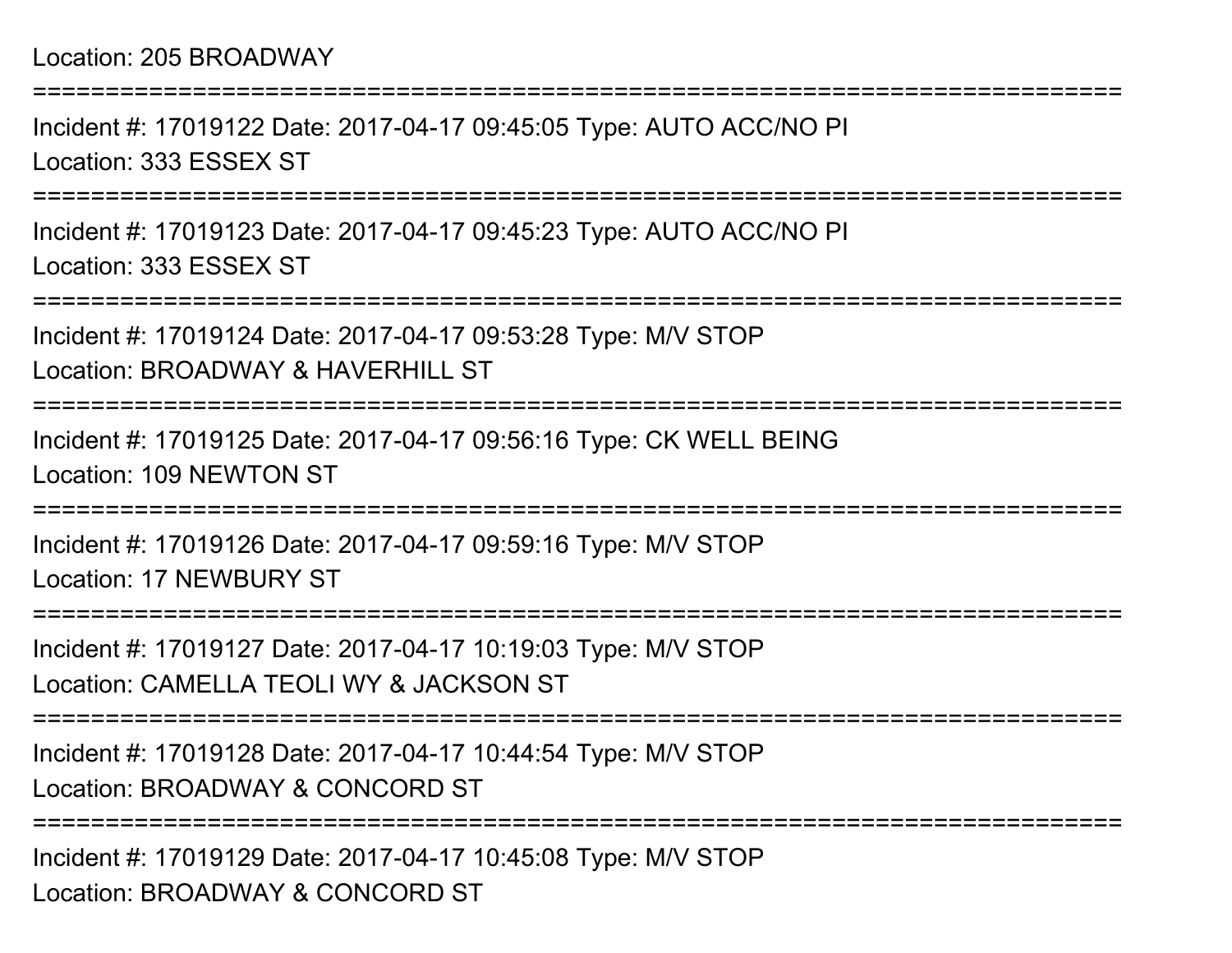## Incident #: 17019130 Date: 2017-04-17 10:48:17 Type: M/V STOPLocation: BROADWAY & CONCORD ST

```
===========================================================================Incident #: 17019131 Date: 2017-04-17 10:49:19 Type: M/V STOPLocation: 259 ESSEX ST===========================================================================Incident #: 17019132 Date: 2017-04-17 10:49:58 Type: M/V STOPLocation: 187 BROADWAY
===========================================================================Incident #: 17019133 Date: 2017-04-17 10:58:58 Type: M/V STOPLocation: BROADWAY & CONCORD ST===========================================================================Incident #: 17019136 Date: 2017-04-17 10:59:10 Type: 209A/SERVELocation: 284 BROADWAY===========================================================================Incident #: 17019135 Date: 2017-04-17 10:59:21 Type: ALARM/BURGLocation: 60 SARGENT ST===========================================================================Incident #: 17019134 Date: 2017-04-17 10:59:22 Type: MEDIC SUPPORTLocation: 41 VINE ST FL 1===========================================================================Incident #: 17019137 Date: 2017-04-17 11:01:23 Type: MAL DAMAGELocation: 160 WINTHROP AV===========================================================================Incident #: 17019138 Date: 2017-04-17 11:03:52 Type: M/V STOPLocation: MERRIMACK ST & PARKER ST
```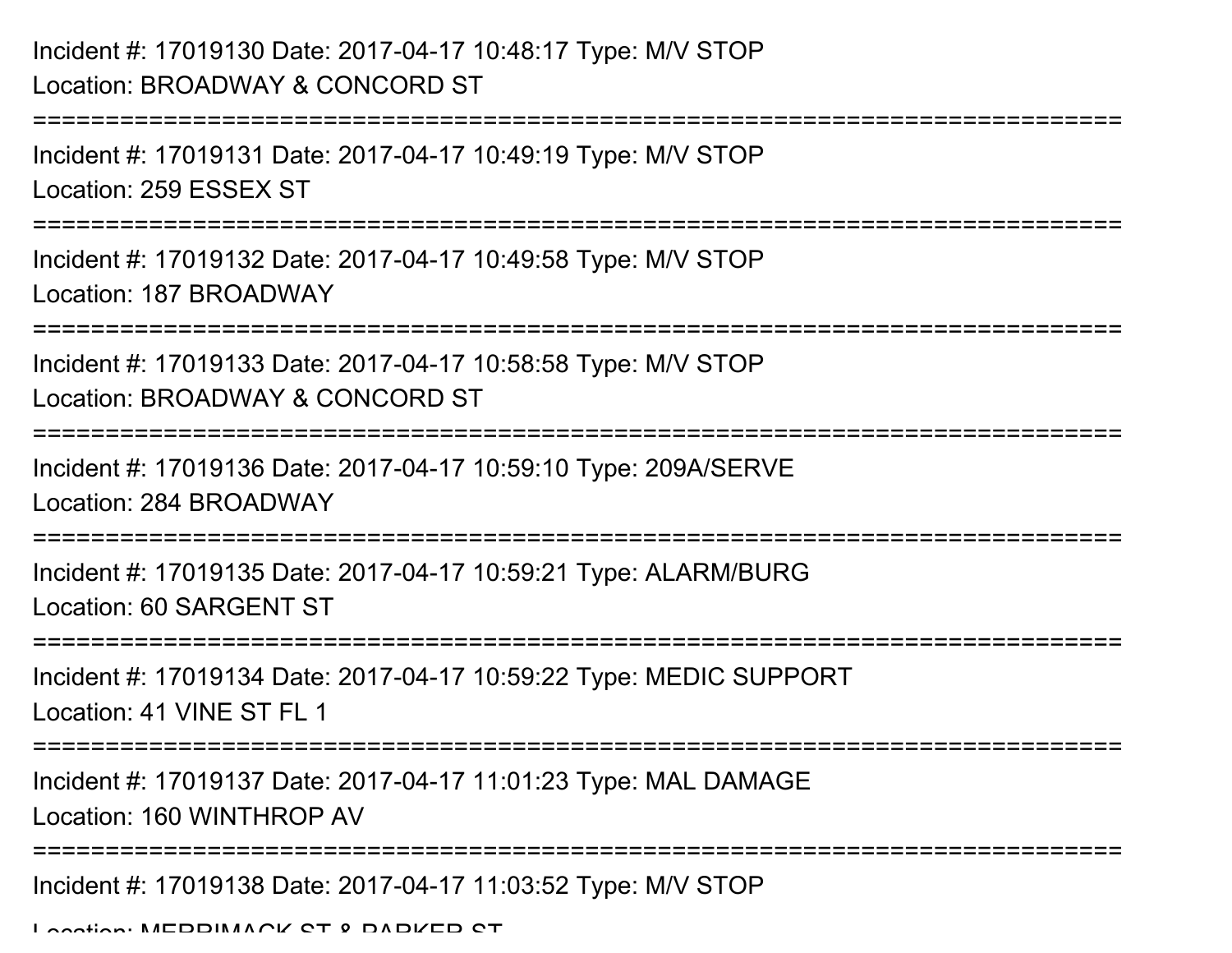===========================================================================Incident #: 17019139 Date: 2017-04-17 11:09:22 Type: MV/BLOCKINGLocation: 50 ISLAND ST

===========================================================================

Incident #: 17019140 Date: 2017-04-17 11:12:12 Type: M/V STOP

Location: BEVEL ST & HAVERHILL ST

===========================================================================

Incident #: 17019141 Date: 2017-04-17 11:25:37 Type: M/V STOPLocation: 49 JEFFERSON ST

===========================================================================

Incident #: 17019142 Date: 2017-04-17 11:36:05 Type: M/V STOPLocation: 240 PROSPECT ST

===========================================================================

Incident #: 17019143 Date: 2017-04-17 11:39:32 Type: HIT & RUN M/VLocation: REGISTRY OF MOTOR VEHICLES / 73 WINTHROP AV

===========================================================================

Incident #: 17019144 Date: 2017-04-17 11:43:48 Type: MEDIC SUPPORTLocation: BURGER KING / 187 BROADWAY

===========================================================================

Incident #: 17019145 Date: 2017-04-17 11:45:14 Type: M/V STOPLocation: GARDEN ST & NEWBURY ST

===========================================================================

Incident #: 17019146 Date: 2017-04-17 11:47:33 Type: FIGHT

Location: BROADWAY & CROSS ST

===========================================================================

Incident #: 17019147 Date: 2017-04-17 11:55:22 Type: STOL/MV/PAS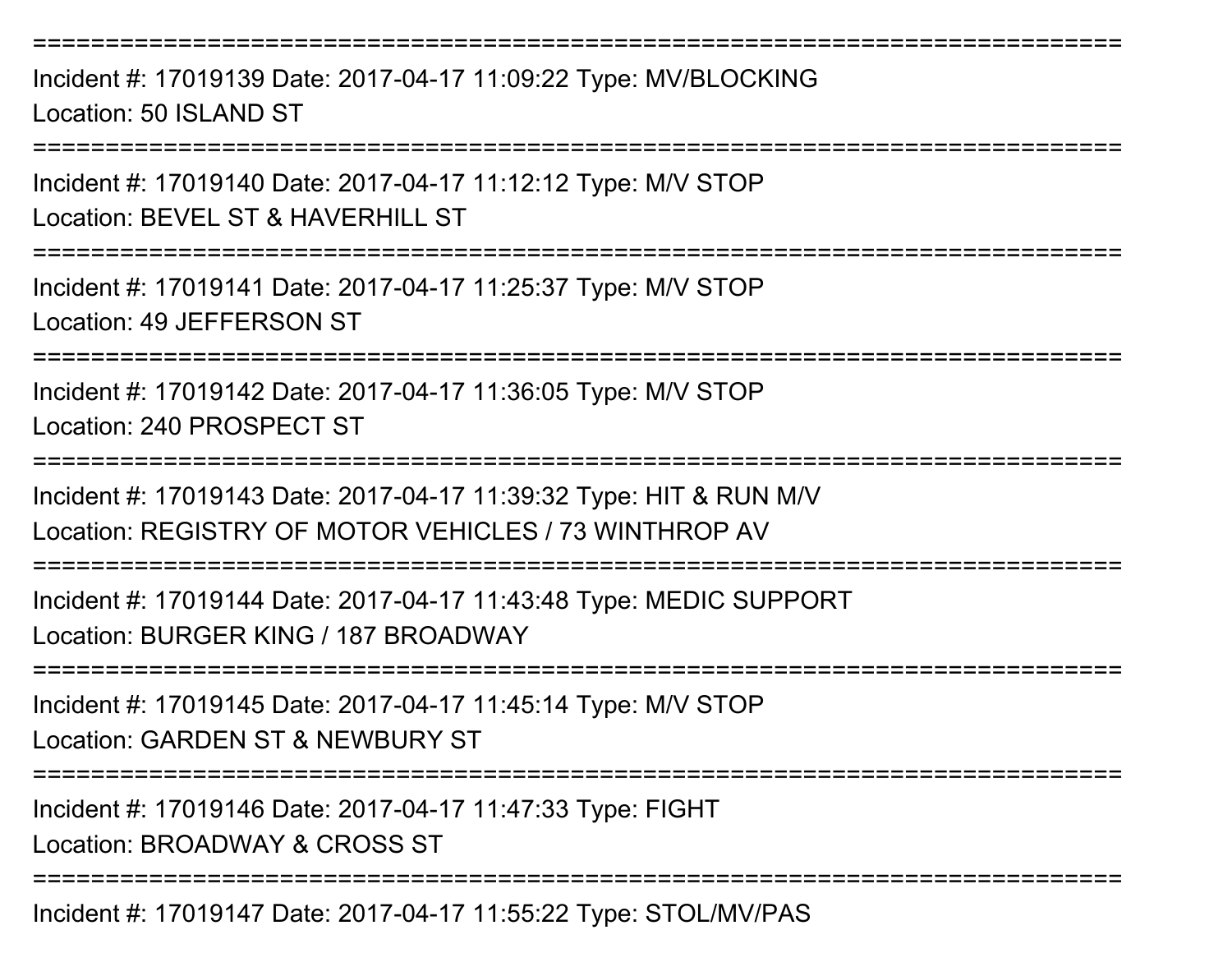Location: CANAL ST & MILL ST

Incident #: 17019148 Date: 2017-04-17 12:24:37 Type: TRESPASSINGLocation: 316 COMMON ST

===========================================================================

===========================================================================

Incident #: 17019149 Date: 2017-04-17 12:25:42 Type: AUTO ACC/NO PILocation: 354 MERRIMACK ST

===========================================================================

Incident #: 17019150 Date: 2017-04-17 12:26:40 Type: ALARM/BURGLocation: CITY HALL / 200 COMMON ST

===========================================================================

Incident #: 17019151 Date: 2017-04-17 12:38:03 Type: ROBBERY ARMEDLocation: 296 ESSEX ST

===========================================================================

Incident #: 17019152 Date: 2017-04-17 12:39:34 Type: MEDIC SUPPORTLocation: 179 JACKSON ST

===========================================================================

Incident #: 17019153 Date: 2017-04-17 12:41:40 Type: AUTO ACC/PEDLocation: HAVERHILL ST & OXEORD ST

**===============** 

Incident #: 17019154 Date: 2017-04-17 13:09:09 Type: ALARM/BURGLocation: ST MARYS SCHOOL / 301 HAVERHILL ST

===========================================================================

===========================================================================

Incident #: 17019155 Date: 2017-04-17 13:11:42 Type: RECOV/STOL/MVLocation: 4 UNION ST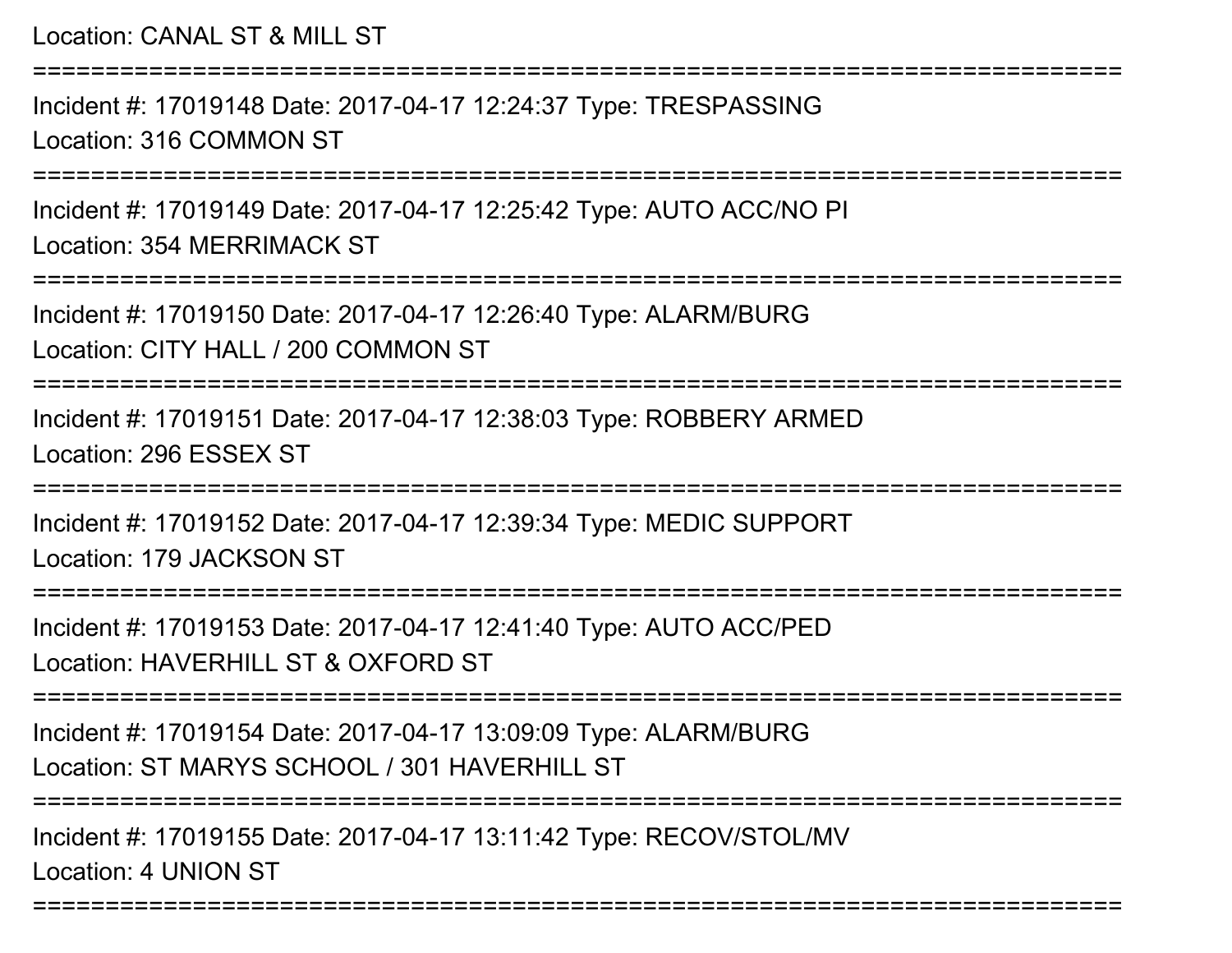Incident #: 17019157 Date: 2017-04-17 13:23:00 Type: M/V STOPLocation: 16 MELROSE ST

===========================================================================

===========================================================================

Incident #: 17019158 Date: 2017-04-17 13:33:20 Type: HIT & RUN M/VLocation: 14 MORTON ST

===========================================================================

Incident #: 17019159 Date: 2017-04-17 13:37:46 Type: M/V STOPLocation: FALMOUTH & SUNION

===========================================================================

Incident #: 17019160 Date: 2017-04-17 13:47:30 Type: SUS PERS/MVLocation: 31 MILTON ST

===============

Incident #: 17019161 Date: 2017-04-17 13:49:52 Type: AUTO ACC/NO PILocation: 550 BROADWAY

===========================================================================

Incident #: 17019162 Date: 2017-04-17 13:52:38 Type: MEDIC SUPPORTLocation: 353 ELM ST

===========================================================================

Incident #: 17019163 Date: 2017-04-17 13:53:44 Type: MAL DAMAGELocation: 342 S UNION ST FL 1

===========================================================================

Incident #: 17019164 Date: 2017-04-17 14:10:17 Type: LARCENY/PASTLocation: 383 HAVERHILL ST #14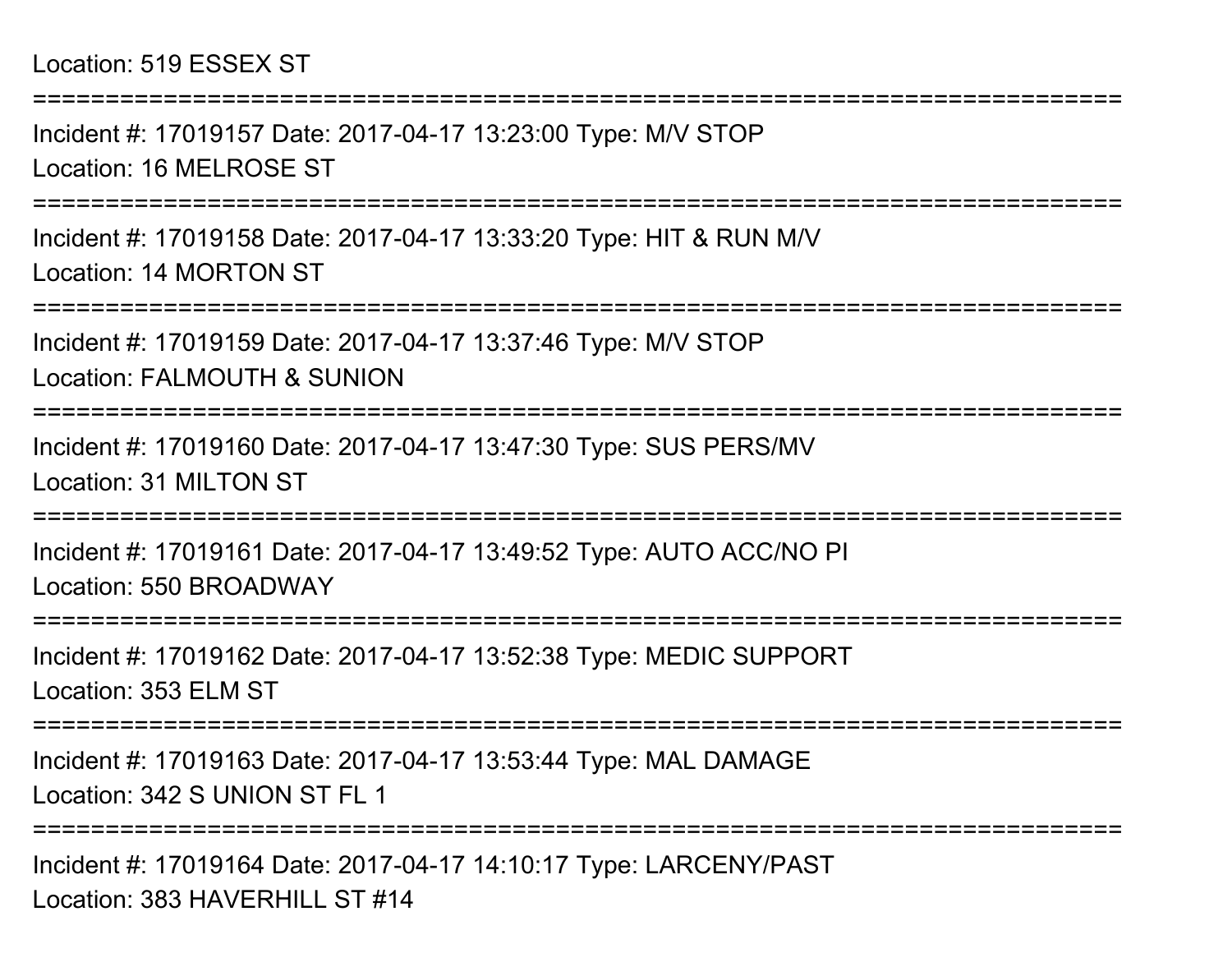Incident #: 17019165 Date: 2017-04-17 14:18:04 Type: KEEP PEACELocation: 119 HAVERHILL ST

Incident #: 17019166 Date: 2017-04-17 14:22:48 Type: MEDIC SUPPORTLocation: 77 HAWLEY ST #2

===========================================================================

===========================================================================

Incident #: 17019167 Date: 2017-04-17 14:35:30 Type: M/V STOPLocation: FERN ST & LAWRENCE ST

===========================================================================

Incident #: 17019168 Date: 2017-04-17 14:55:46 Type: A&B PASTLocation: AMESBURY ST & CANAL ST

===========================================================================

Incident #: 17019169 Date: 2017-04-17 15:00:32 Type: AUTO ACC/NO PILocation: TARBOX SCHOOL / 59 ALDER ST

===========================================================================

Incident #: 17019170 Date: 2017-04-17 15:05:00 Type: CK WELL BEINGLocation: 4 EUTAW ST

===========================================================================

Incident #: 17019171 Date: 2017-04-17 15:09:44 Type: ALARM/BURGLocation: 372 S BROADWAY

===========================================================================

Incident #: 17019173 Date: 2017-04-17 15:16:24 Type: MAL DAMAGE

Location: 170 HIGH ST

===========================================================================

Incident #: 17019172 Date: 2017-04-17 15:16:37 Type: FIGHT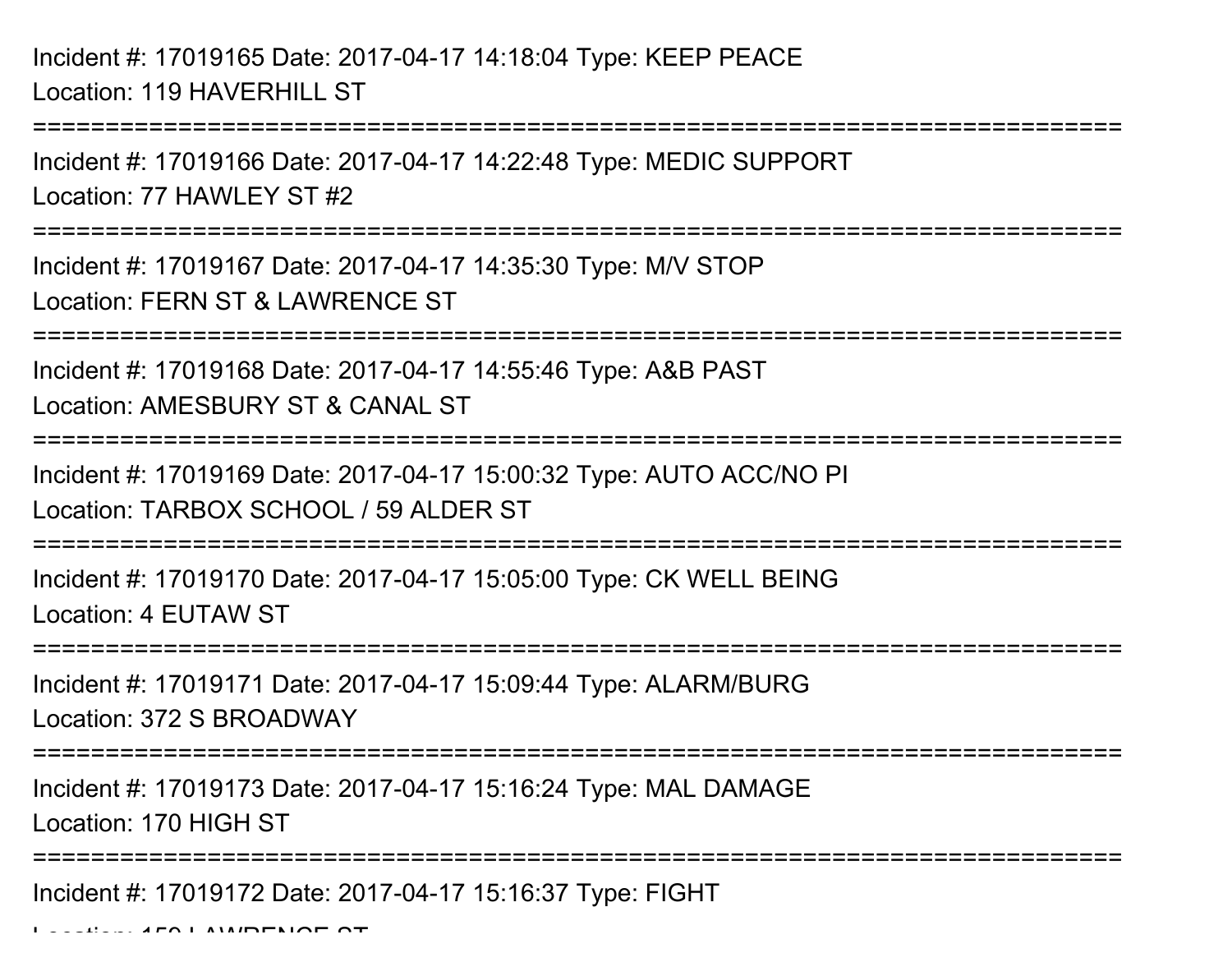===========================================================================

Incident #: 17019174 Date: 2017-04-17 15:21:26 Type: SUS PERS/MVLocation: 42 CANTON ST

===========================================================================

Incident #: 17019175 Date: 2017-04-17 15:24:44 Type: M/V STOP

Location: S BROADWAY & SHAW ST

===========================================================================

Incident #: 17019176 Date: 2017-04-17 15:25:31 Type: DISABLED MVLocation: 454 ESSEX ST

===========================================================================

Incident #: 17019177 Date: 2017-04-17 15:35:40 Type: CK WELL BEINGLocation: 300 AMES ST

=========================

Incident #: 17019178 Date: 2017-04-17 15:41:39 Type: SUS PERS/MVLocation: 14 BENNINGTON ST

===========================================================================

Incident #: 17019180 Date: 2017-04-17 15:45:27 Type: MEDIC SUPPORTLocation: 57 JACKSON ST

===========================================================================

Incident #: 17019179 Date: 2017-04-17 15:47:31 Type: ALARM/BURGLocation: WEATHERBEE SCHOOL / 75 NEWTON ST

===========================================================================

===========================================================================

Incident #: 17019181 Date: 2017-04-17 15:54:27 Type: MEDIC SUPPORTLocation: FARRAH FUNERAL HOME / 170 LAWRENCE ST

Incident #: 17019182 Date: 2017 <sup>04</sup> 17 16:04:21 Type: DOMESTIC/PAST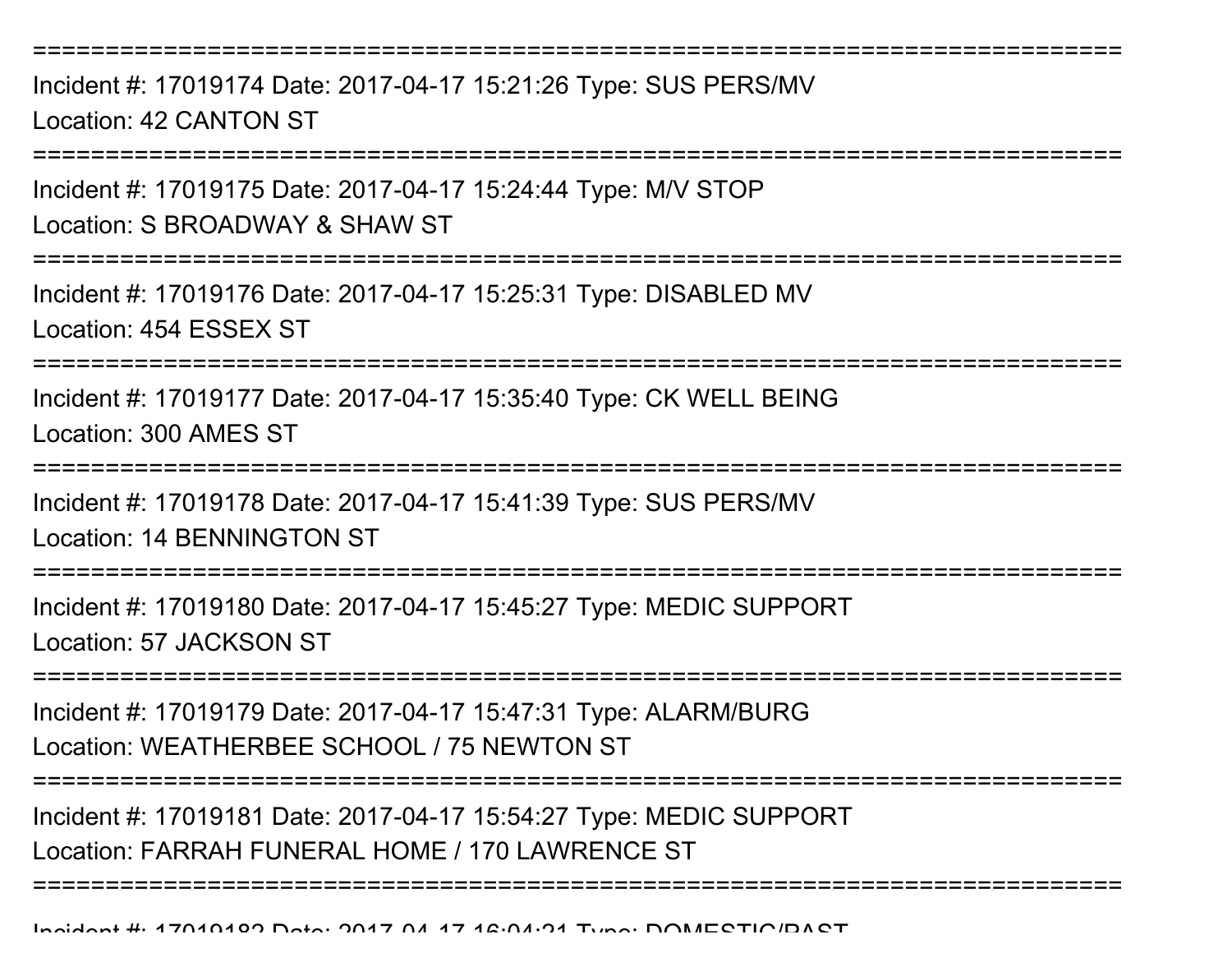## Location: 82 KNOX ST

Incident #: 17019184 Date: 2017-04-17 16:13:26 Type: DISTURBANCELocation: 187 PARK ST

===========================================================================

Incident #: 17019183 Date: 2017-04-17 16:14:50 Type: NOISE ORDLocation: 18 COOLIDGE ST

===========================================================================

===========================================================================

Incident #: 17019185 Date: 2017-04-17 16:14:58 Type: MISSING PERSLocation: 5C SUMMER ST

===========================================================================

Incident #: 17019186 Date: 2017-04-17 16:25:21 Type: ANIMAL COMPLLocation: 90 LOWELL ST

===========================================================================

Incident #: 17019187 Date: 2017-04-17 16:51:40 Type: MAL DAMAGELocation: 149 WEST ST

========================

Incident #: 17019188 Date: 2017-04-17 16:51:59 Type: MEDIC SUPPORTLocation: 20 DAISY ST #202

===========================================================================

Incident #: 17019189 Date: 2017-04-17 17:24:07 Type: MAN DOWNLocation: 361 ESSEX ST

===========================================================================

Incident #: 17019190 Date: 2017-04-17 17:30:16 Type: ALARM/BURGLocation: 141 S BROADWAY

===========================================================================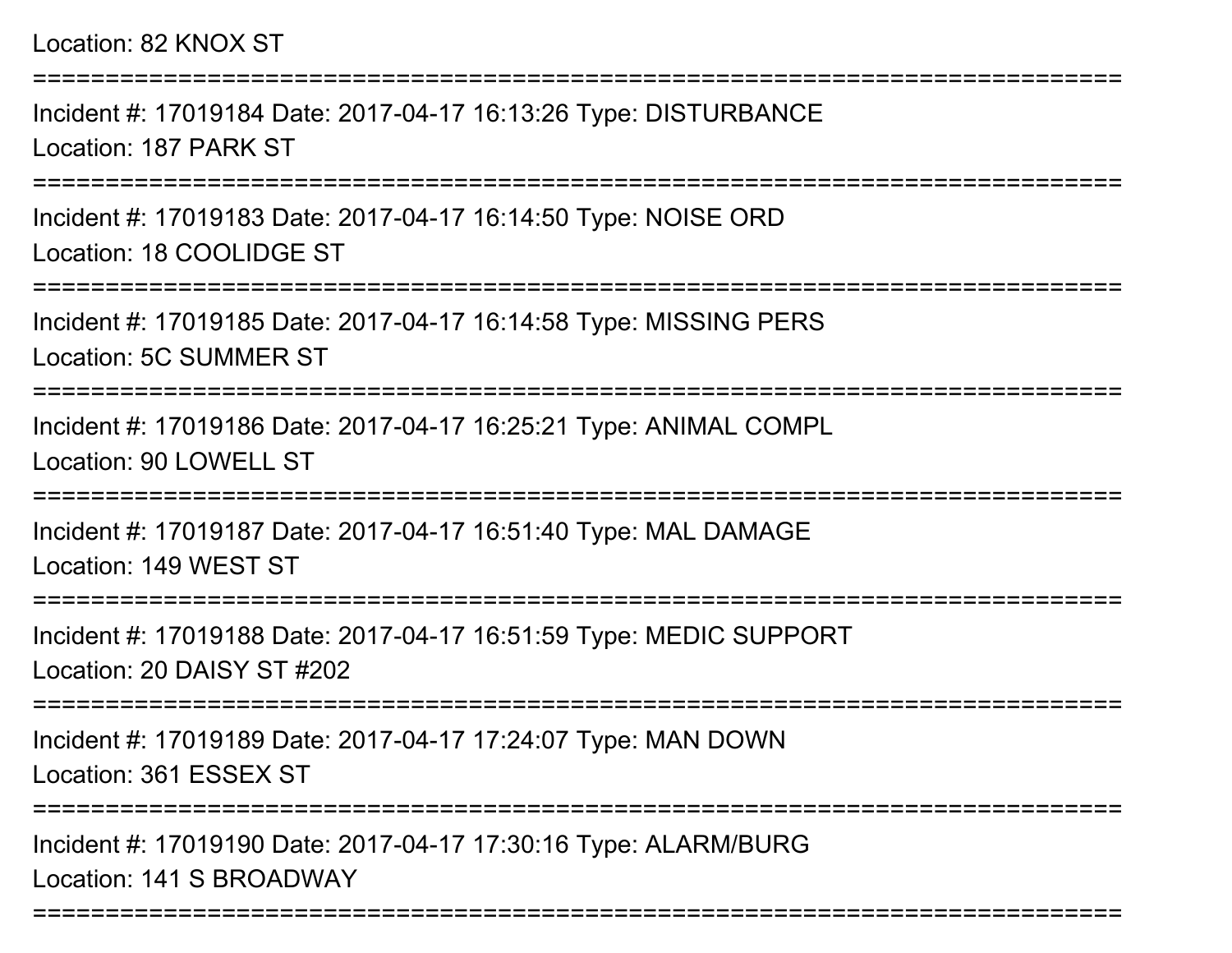## Incident #: 17019191 Date: 2017-04-17 17:32:39 Type: M/V STOPLocation: 69 PARKER ST

===========================================================================

Incident #: 17019192 Date: 2017-04-17 17:38:33 Type: NOTIFICATIONLocation: 26 PHILLIPS ST #1

===========================================================================

Incident #: 17019193 Date: 2017-04-17 17:40:15 Type: M/V STOPLocation: AMESBURY ST & CANAL ST

===========================================================================

Incident #: 17019194 Date: 2017-04-17 17:42:25 Type: M/V STOP

Location: 99 HAMPSHIRE ST

============================

Incident #: 17019196 Date: 2017-04-17 17:52:31 Type: GENERAL SERVLocation: TRAIN STATION / 211 MERRIMACK ST

===========================================================================

Incident #: 17019195 Date: 2017-04-17 17:55:00 Type: ALARM/HOLDLocation: 19 WYMAN ST #A

===========================================================================

Incident #: 17019197 Date: 2017-04-17 18:06:08 Type: M/V STOP

Location: 647 BROADWAY

===========================================================================

Incident #: 17019198 Date: 2017-04-17 18:06:10 Type: DRUG VIOLocation: 133 EMMETT ST

===========================================================================

Incident #: 17019199 Date: 2017-04-17 18:16:09 Type: VIO CITY ORDLocation: 333 WINTHROP AV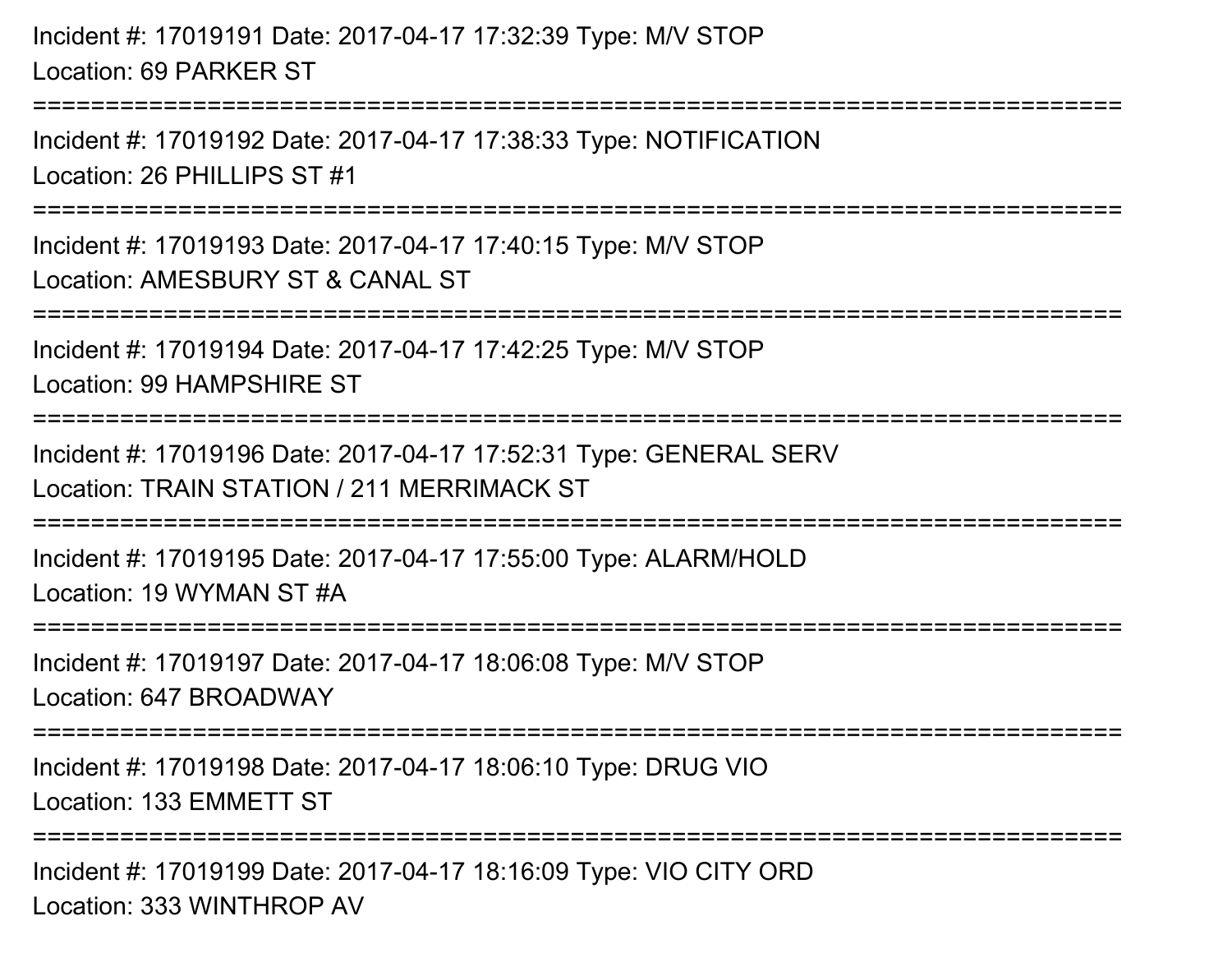Incident #: 17019200 Date: 2017-04-17 18:19:17 Type: 911 HANG UPLocation: 225 LAWRENCE ST

Location: Common St & Lawrence St & Lawrence St & Lawrence St & Lawrence St & Lawrence St & Lawrence St & Lawre

===========================================================================Incident #: 17019201 Date: 2017-04-17 18:20:03 Type: NOISE ORDLocation: 2-4 ELIZABETH ST===========================================================================Incident #: 17019203 Date: 2017-04-17 18:20:30 Type: DISTURBANCELocation: 383 HAVERHILL ST ===========================================================================Incident #: 17019202 Date: 2017-04-17 18:22:14 Type: ALARM/BURGLocation: 101 AMESBURY ST FL 4 ===========================================================================Incident #: 17019204 Date: 2017-04-17 18:24:20 Type: M/V STOPLocation: 257 ESSEX ST===========================================================================Incident #: 17019205 Date: 2017-04-17 18:25:10 Type: DRUG VIOLocation: 17 CYR DR ===========================================================================Incident #: 17019206 Date: 2017-04-17 18:30:16 Type: M/V STOPLocation: 499 ESSEX ST===========================================================================Incident #: 17019207 Date: 2017-04-17 18:34:17 Type: MISSING PERSLocation: 77 S UNION ST===========================================================================Incident #: 17019208 Date: 2017-04-17 18:45:31 Type: M/V STOP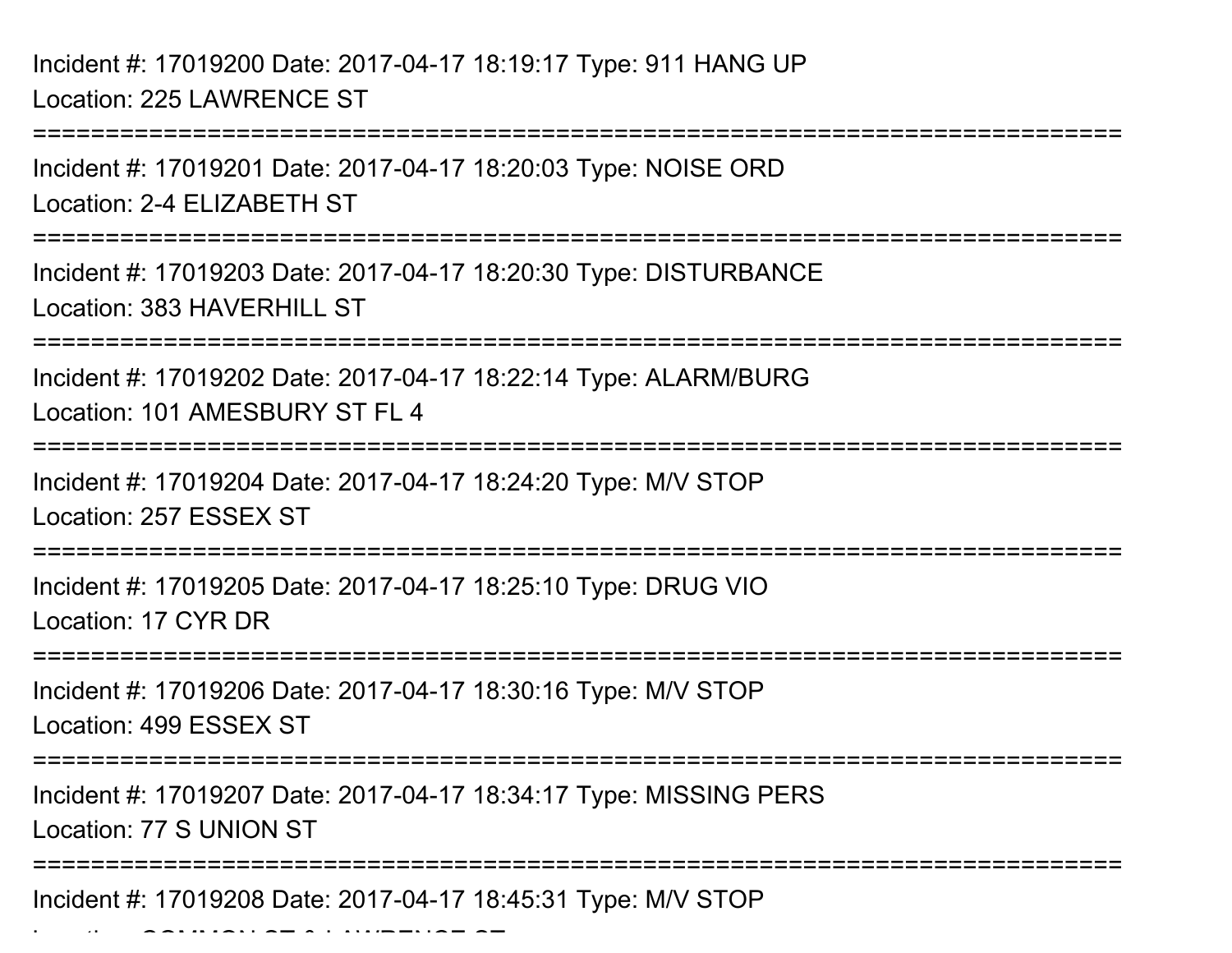===========================================================================

Incident #: 17019209 Date: 2017-04-17 18:45:51 Type: M/V STOPLocation: BRUCE ST & PARK ST

===========================================================================

Incident #: 17019210 Date: 2017-04-17 19:03:02 Type: CK WELL BEINGLocation: 248 BROADWAY #417

===========================================================================

Incident #: 17019211 Date: 2017-04-17 19:12:50 Type: M/V STOPLocation: BROADWAY & HAVERHILL ST

===========================================================================

Incident #: 17019212 Date: 2017-04-17 19:16:03 Type: NOISE ORDLocation: 105 WEARE ST

===========================================================================

Incident #: 17019213 Date: 2017-04-17 19:19:13 Type: WIRE DOWN

Location: 294 S UNION ST

===========================================================================

Incident #: 17019214 Date: 2017-04-17 19:21:27 Type: MEDIC SUPPORTLocation: ESSEX ST & MILL ST

===========================================================================

Incident #: 17019215 Date: 2017-04-17 19:27:00 Type: M/V STOPLocation: 169 HAVERHILL ST

=================

===========================================================================

Incident #: 17019216 Date: 2017-04-17 19:28:48 Type: SUS PERS/MVLocation: BANK OF AMERICA / 257 ESSEX ST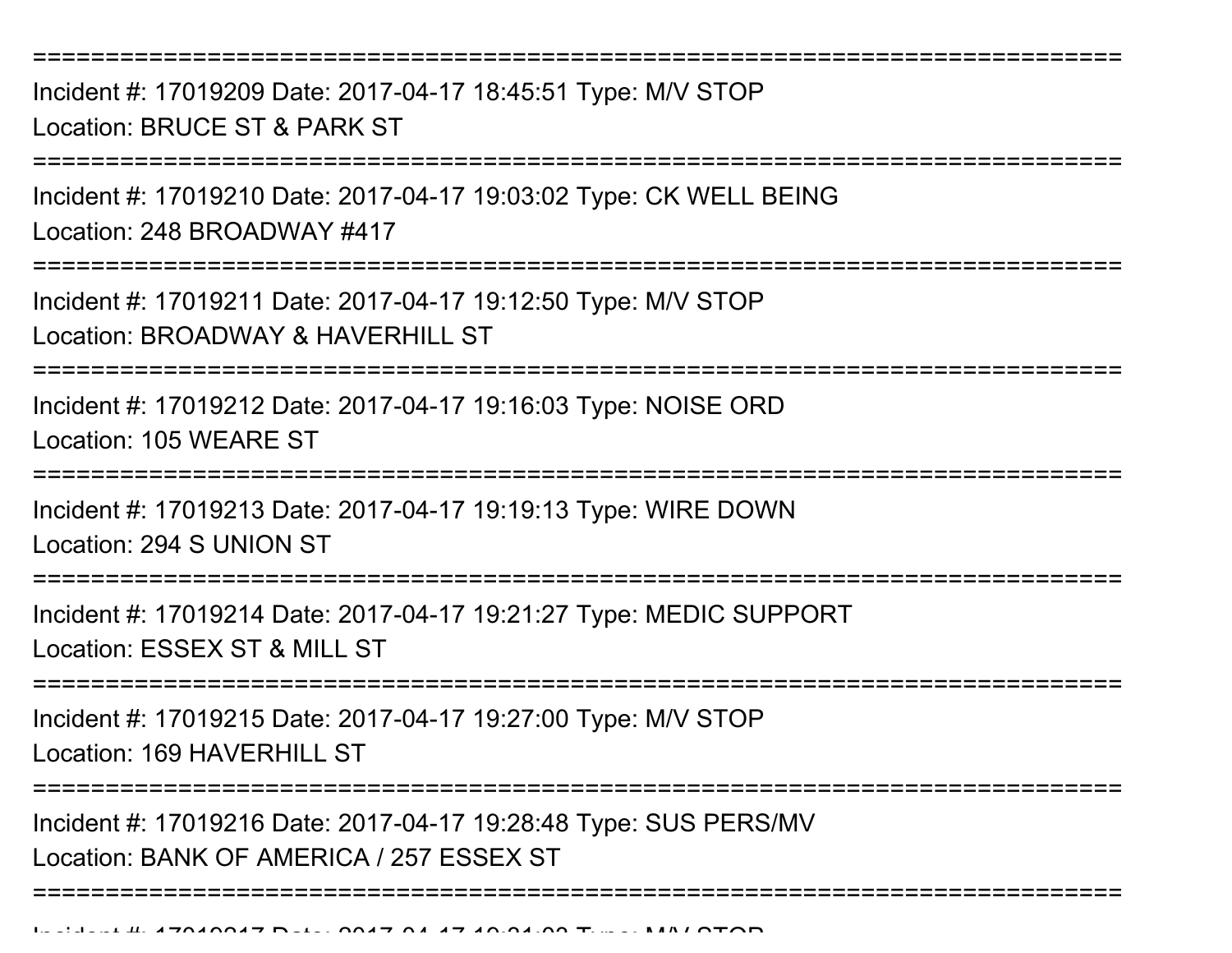===========================================================================

Incident #: 17019218 Date: 2017-04-17 19:47:48 Type: SUS PERS/MVLocation: 0 BROADWAY

**==============** 

Incident #: 17019219 Date: 2017-04-17 20:01:32 Type: SUS PERS/MVLocation: 274 F HAVERHILL ST

```
===========================================================================
```
Incident #: 17019220 Date: 2017-04-17 20:01:57 Type: AUTO ACC/NO PILocation: HAVERHILL ST & OXFORD ST

===========================================================================

Incident #: 17019221 Date: 2017-04-17 20:14:57 Type: M/V STOPLocation: FOXCROFT ST & MT VERNON ST

===========================================================================

Incident #: 17019222 Date: 2017-04-17 20:18:33 Type: M/V STOP

Location: S BROADWAY & WEARE ST

=================

Incident #: 17019223 Date: 2017-04-17 20:20:32 Type: SUS PERS/MVLocation: 126 WILLOW ST

===========================================================================

Incident #: 17019224 Date: 2017-04-17 20:28:09 Type: MV/BLOCKINGLocation: HIGH ST & PLATT ST

====================

Incident #: 17019225 Date: 2017-04-17 20:33:09 Type: AUTO ACC/NO PILocation: S UNION ST & WINTHROP AV

```
===========================================================================
```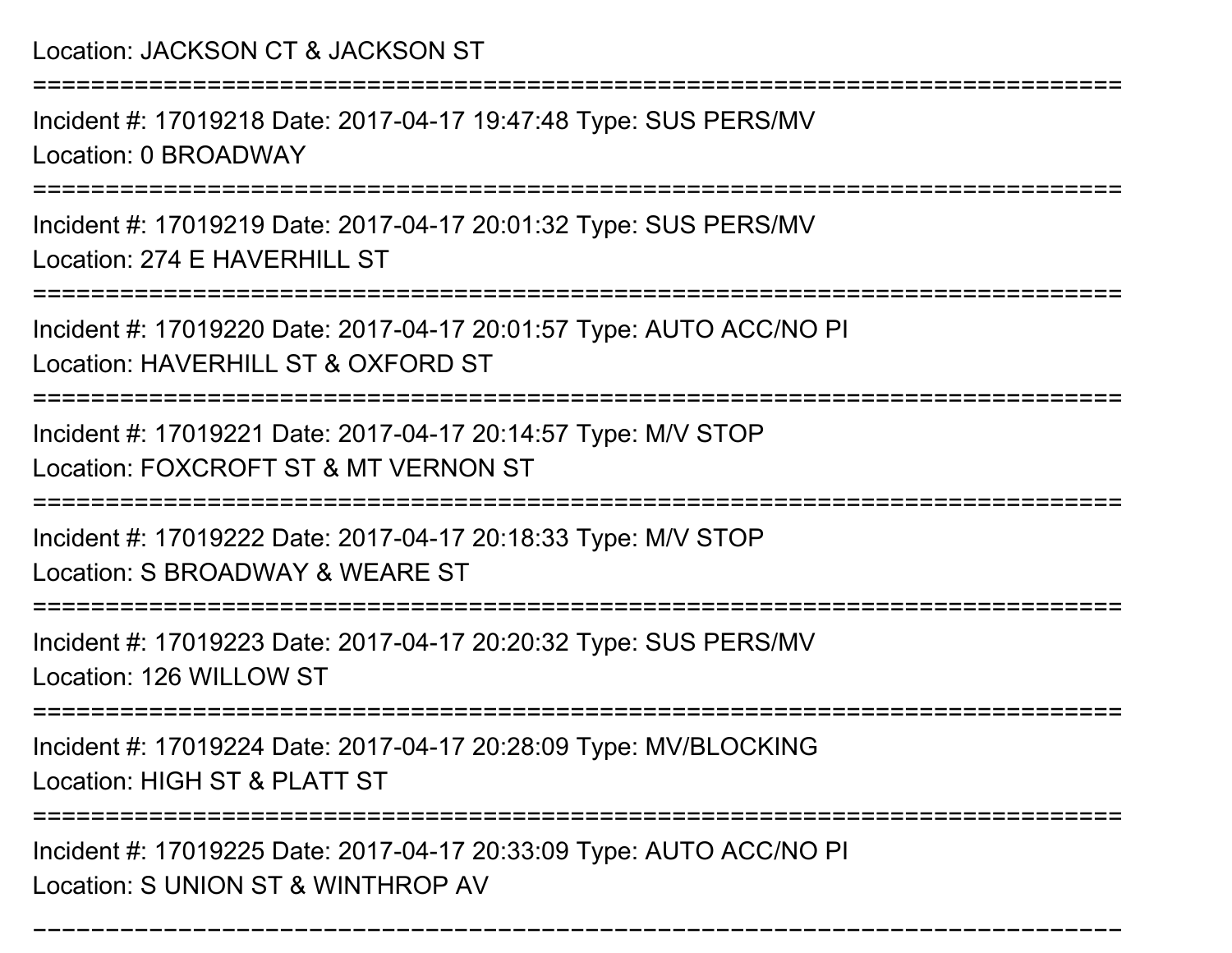```
Incident #: 17019226 Date: 2017-04-17 20:37:37 Type: M/V STOPLocation: 2 MILL ST===========================================================================Incident #: 17019227 Date: 2017-04-17 20:41:17 Type: ALARM/BURGLocation: 40 ALBION ST
===========================================================================Incident #: 17019228 Date: 2017-04-17 20:48:22 Type: ALARM/BURGLocation: 505 BROADWAY===========================================================================Incident #: 17019229 Date: 2017-04-17 20:55:17 Type: SUS PERS/MVLocation: 54 MFLVIN ST #BLD 9
===========================================================================Incident #: 17019230 Date: 2017-04-17 20:57:13 Type: ALARM/BURGLocation: DUNKIN DONUTS / 63 S UNION ST===========================================================================Incident #: 17019231 Date: 2017-04-17 21:00:31 Type: NOTIFICATIONLocation: 192 PROSPECT ST===========================================================================Incident #: 17019232 Date: 2017-04-17 21:13:17 Type: SUS PERS/MVLocation: MCDONALDS / 50 BROADWAY===================
Incident #: 17019233 Date: 2017-04-17 21:29:02 Type: SUS PERS/MVLocation: 156 MYRTLE ST
                  ====================
Incident #: 17019234 Date: 2017-04-17 21:35:16 Type: M/V STOPLocation: EXETER ST & LAUREL ST
```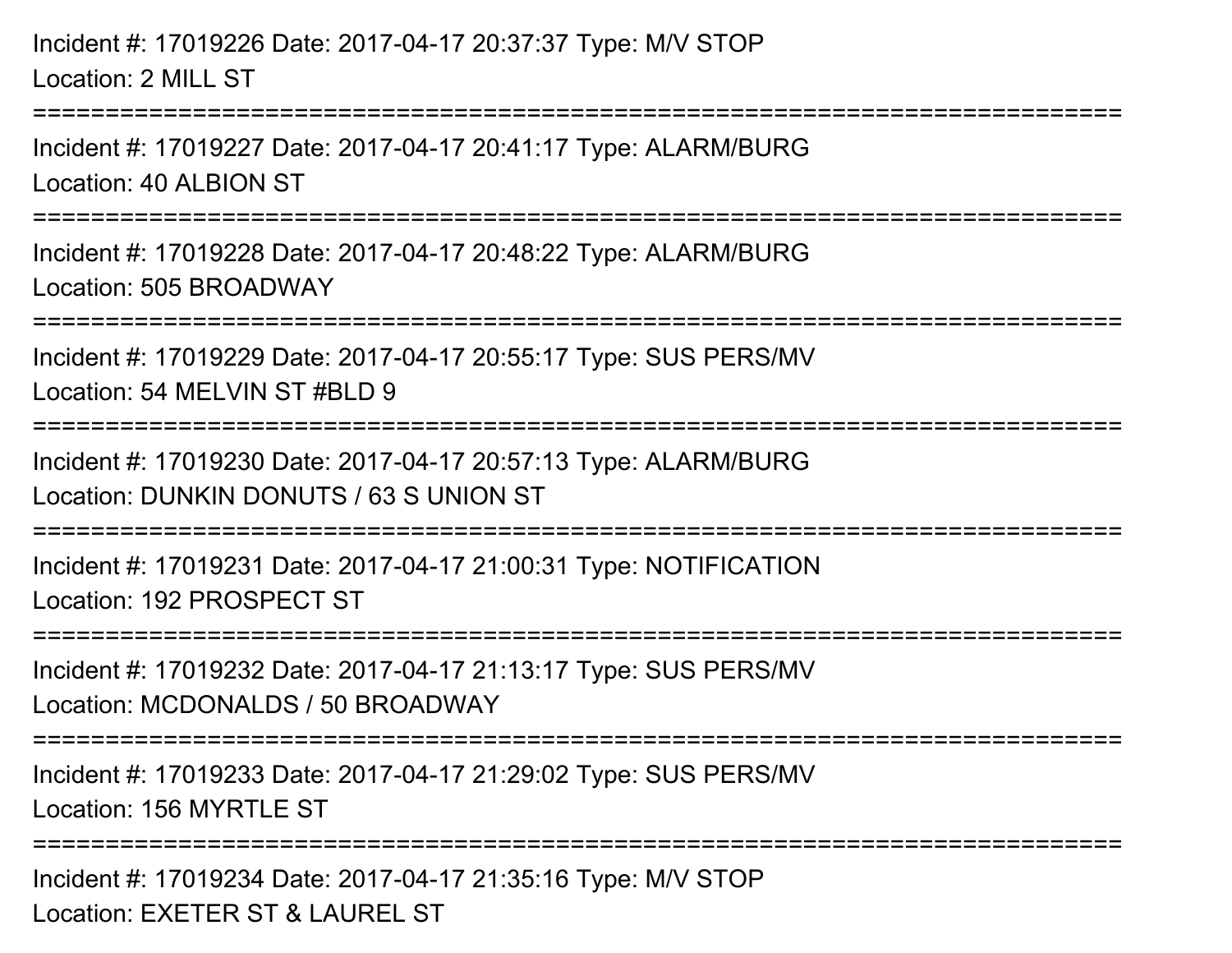===========================================================================Incident #: 17019235 Date: 2017-04-17 21:49:13 Type: SUS PERS/MVLocation: 133 MARGIN ST===========================================================================Incident #: 17019236 Date: 2017-04-17 21:50:53 Type: NOISE ORDLocation: BELKNAP ST & BIGELOW ST===========================================================================Incident #: 17019237 Date: 2017-04-17 22:05:31 Type: M/V STOPLocation: ELM ST & NEWBURY ST===========================================================================Incident #: 17019238 Date: 2017-04-17 22:11:00 Type: SUS PERS/MVLocation: 156 MYRTLE ST===========================================================================Incident #: 17019239 Date: 2017-04-17 22:17:38 Type: M/V STOPLocation: 107 MARGIN ST===========================================================================Incident #: 17019240 Date: 2017-04-17 22:17:42 Type: A&B PROGLocation: MCDONALDS / 50 BROADWAY===========================================================================Incident #: 17019241 Date: 2017-04-17 22:35:03 Type: SUS PERS/MVLocation: TACO BELL / 79 WINTHROP AV===========================================================================Incident #: 17019242 Date: 2017-04-17 23:06:26 Type: M/V STOPLocation: BROADWAY & PARK ST===========================================================================Incident #: 17019243 Date: 2017-04-17 23:06:50 Type: FIGHT